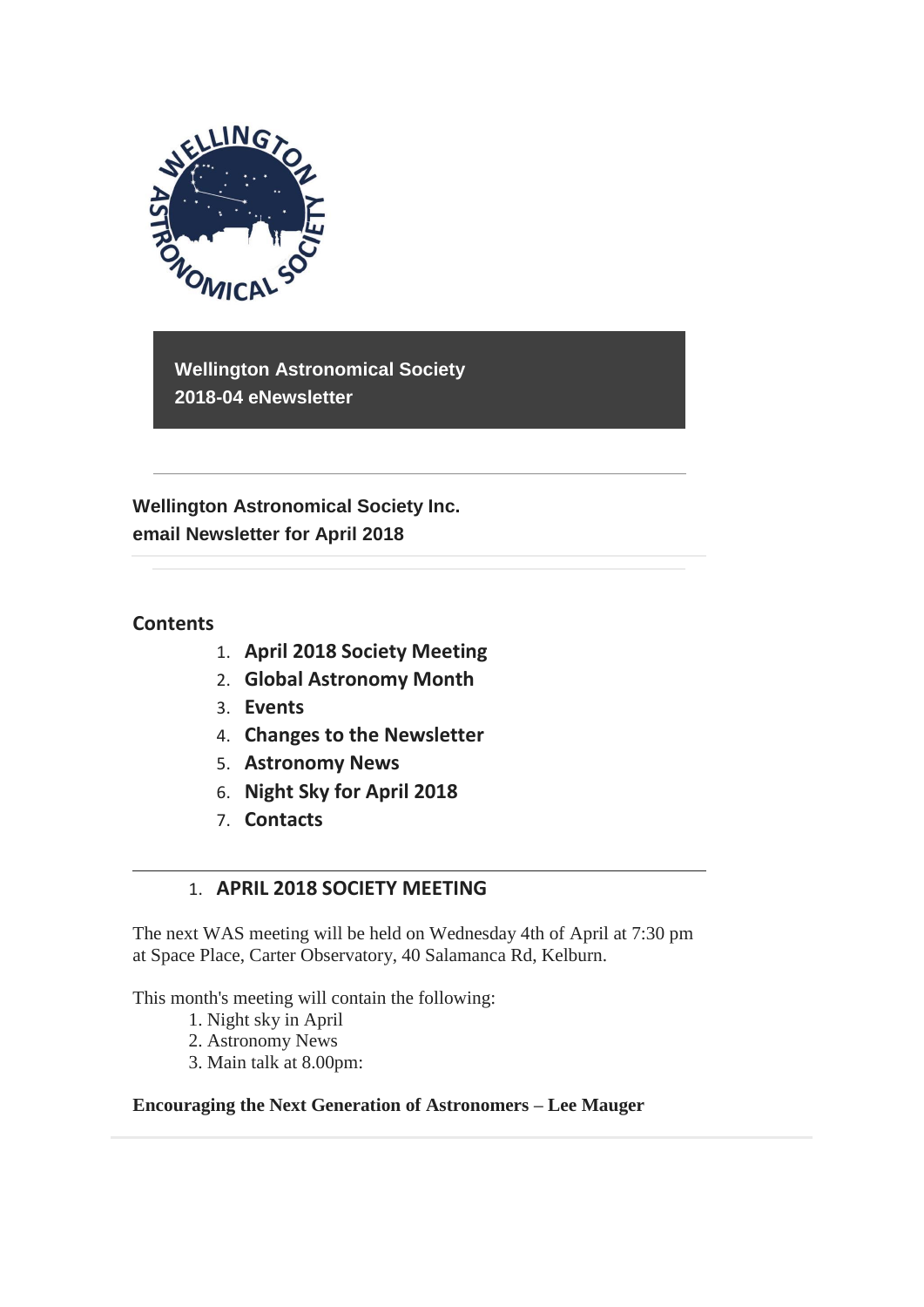

Lee emigrated from Europe to New Zealand 11 years ago, and immediately felt lucky to have stunningly clear views of the night sky on his doorstep. Going from a light polluted location to a much darker location made him realise the march of light pollution was heading our way, and our luck may eventually run out. Having two small children, Lee was particularly concerned that by the time they grew up they may not be able to see the night sky as we do, and the impact that may have in inspiring their wonder of the world and sparking their interest in science.

Through his local schools Lee quickly found other parents, teachers, astronomers, engineers (and scientists) had the same concerns, and together they formed a not for profit charity called the 'Space & Science Festival' which runs events each year to inspire the next generation in all things STEM. May 2018 will be the 5th anniversary of the festival. The festival was designed to run near when the clocks change, allowing kids to sneak in an extra hour of darkness for astronomy, and officially be allowed to 'stay up late' and do science.

Recognising this is only part of the story, Lee has now also helped form the Martinborough Dark Sky Society. This is aiming to create a Gold Standard, International Dark Sky Reserve within a short drive of Wellington. This, we hope will ensure that future generations will always have a place to go to explore the night sky, be inspired to think about our place in the world, and contemplate how the universe works.

# 2. **GLOBAL ASTRONOMY MONTH 2018: FLY ME TO THE MOON**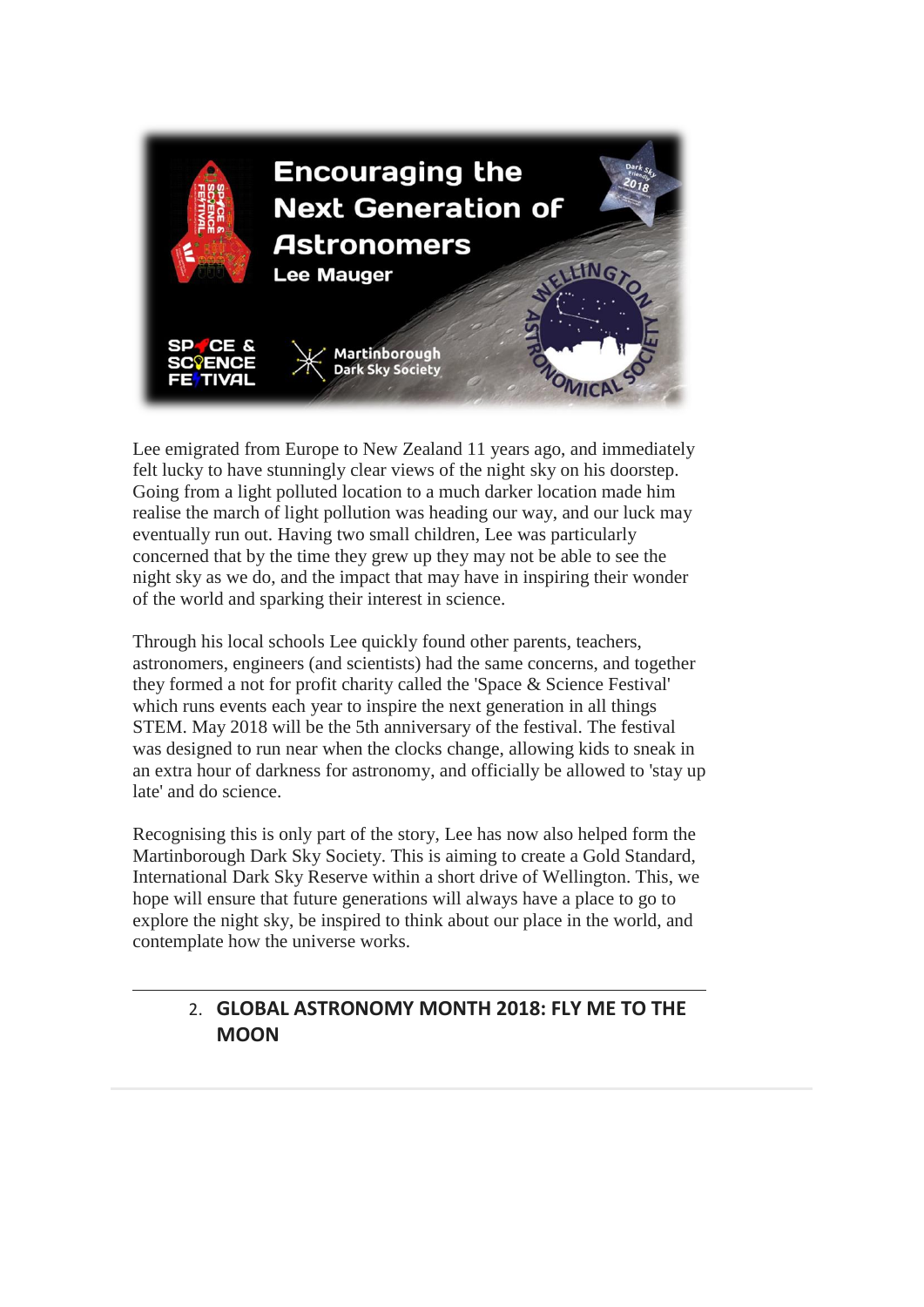

Global Astronomy Month (GAM), organized each April by Astronomers Without Borders, is the world's largest global celebration of astronomy. [GAM 2018](https://astronomerswithoutborders.org/global-astronomy-month-2018.html) brings new ideas and new opportunities, again bringing enthusiasts together worldwide to celebrate Astronomers Without Borders' motto One People, One Sky.

The main theme this year will centre on Earth's lone natural companion that has fascinated cultures around the world – the Moon.



That hauntingly beautiful silvery orb hanging in our skies is an integral part of life on Earth. Yet few people notice it or recognize its importance to us. Throughout Global Astronomy Month this year, the Moon will be celebrated with special series of programming that will be dedicated to helping people rediscover our closest companion in space. The world's largest celebration of astronomy runs throughout the month of April annually since 2010. Thousands of people and hundreds of organisations from around the world every year use the opportunity to celebrate GAM and share their passion for astronomy through a wide range of fun and educational events and activities.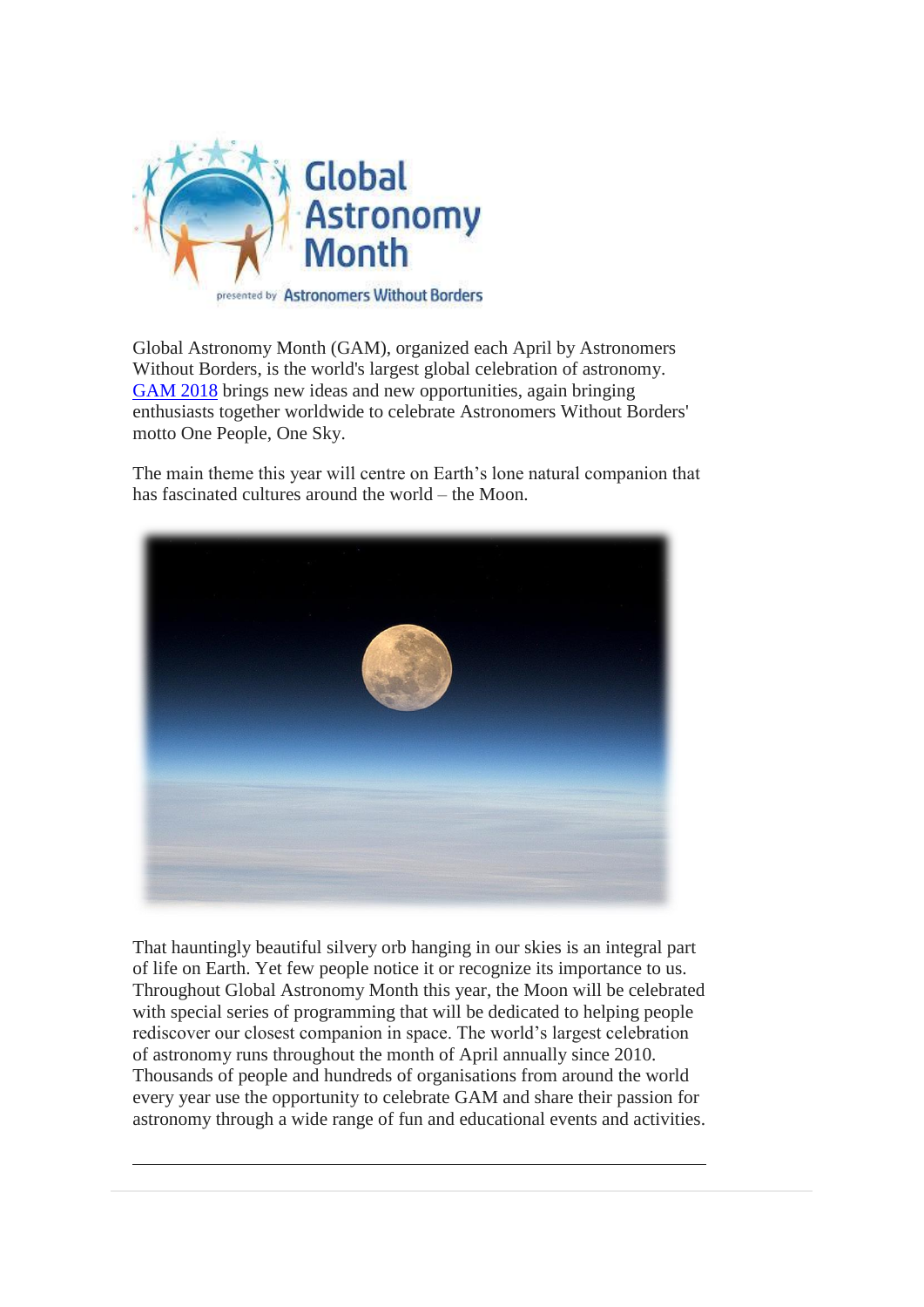### 3. **EVENTS**

#### **WAS Astrophotography group / Dark Sky Observing** - Saturday 14th April, 7:00 pm, Brooklyn Hill Turbine.

We have access to this site for both astrophotography and dark sky observing. Please be at the gates by 7:00pm. The gates will be opened for cars to drive in and closed again at 7:15pm. There won't be anyone there to let you in if you are late. Any updates will be posted on the WAS Astrophotography Group Facebook page closer to the time. For further details or cancellations contact Chris 021 890 222, Paul 021 251 1559 or Antony 021 253 4979.

#### **Astronomy Night: Fly Me to the Moon** - Friday 20th April, 7:00 pm, Lower Hutt War Memorial Library.

Next year is the 50th anniversary of the Apollo Moon landing. Several governments and companies have announced plans to return to the Moon and ideas for lunar bases housing hundreds of people are being developed. These activities may start in only a few years!



Join Eric Dahlstrom for a look at what we've learned about the Moon since Apollo, and find out what you might experience on a visit to the Moon!

Eric is a space engineer, astronomer, and consultant who has worked on spacecraft design and space science for 35 years, both for NASA and the commercial space industry. He studied physics, astronomy, and space systems engineering and is currently the chair of Space Science at International

Space University, having taught in ten countries.

If the sky is clear, we'll go outside after the talk and look through telescopes provided by the Wellington Astronomical Society.

**Global Astronomy Month Starparty** - Saturday 21th April, 7:00 pm, Wellington waterfront (by the bridge near the Lagoon).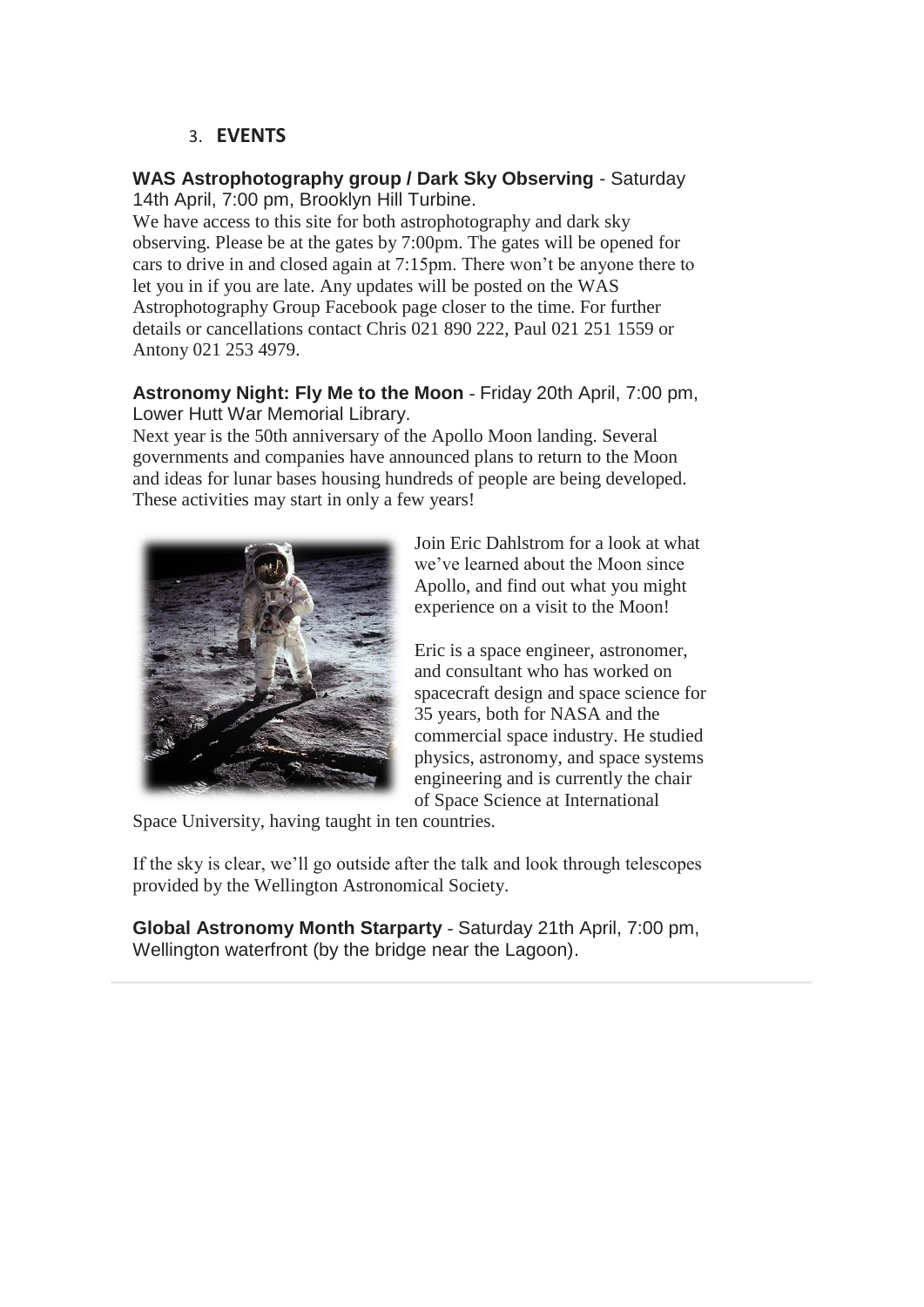

Come to the Wellington Waterfront to see the planets, Moon and stars close up through our telescopes.

Wellington Astronomical Society is celebrating Global Astronomy Month, an event celebrated all over the world during April. If

you have a scope, it's B.Y.O.T. - Bring Your Own Telescope (or binoculars). Don't have a scope, don't worry, we have plenty available to look through. All are invited, all will be excited!

**Global Astronomy Month Sun Day** - Sunday 21th April, 11:00 am, Wellington waterfront (by the bridge near the Lagoon).



Free solar observing! Come and celebrate our nearest star, the Sun. See active sunspots and flares through special telescopes with filters capable of looking at the Sun. There will also be other other fun activities for the younger participants.

Please do not under any other circumstances look at the Sun without specialised

equipment.

**2018 RASNZ Conference** - Friday 4 – 7th May, 7:00 pm, The Arts Centre, Christchurch.



The Royal Astronomical Society of New Zealand (RASNZ) annual conference will be held this year in Christchurch over the weekend of 4th - 6th May 2018. This conference is hosted by Canterbury Astronomical society and will be held in the magnificant Great Hall at the Arts Centre.

The VSS Symposium will follow the conference, starting Sunday evening 6th May.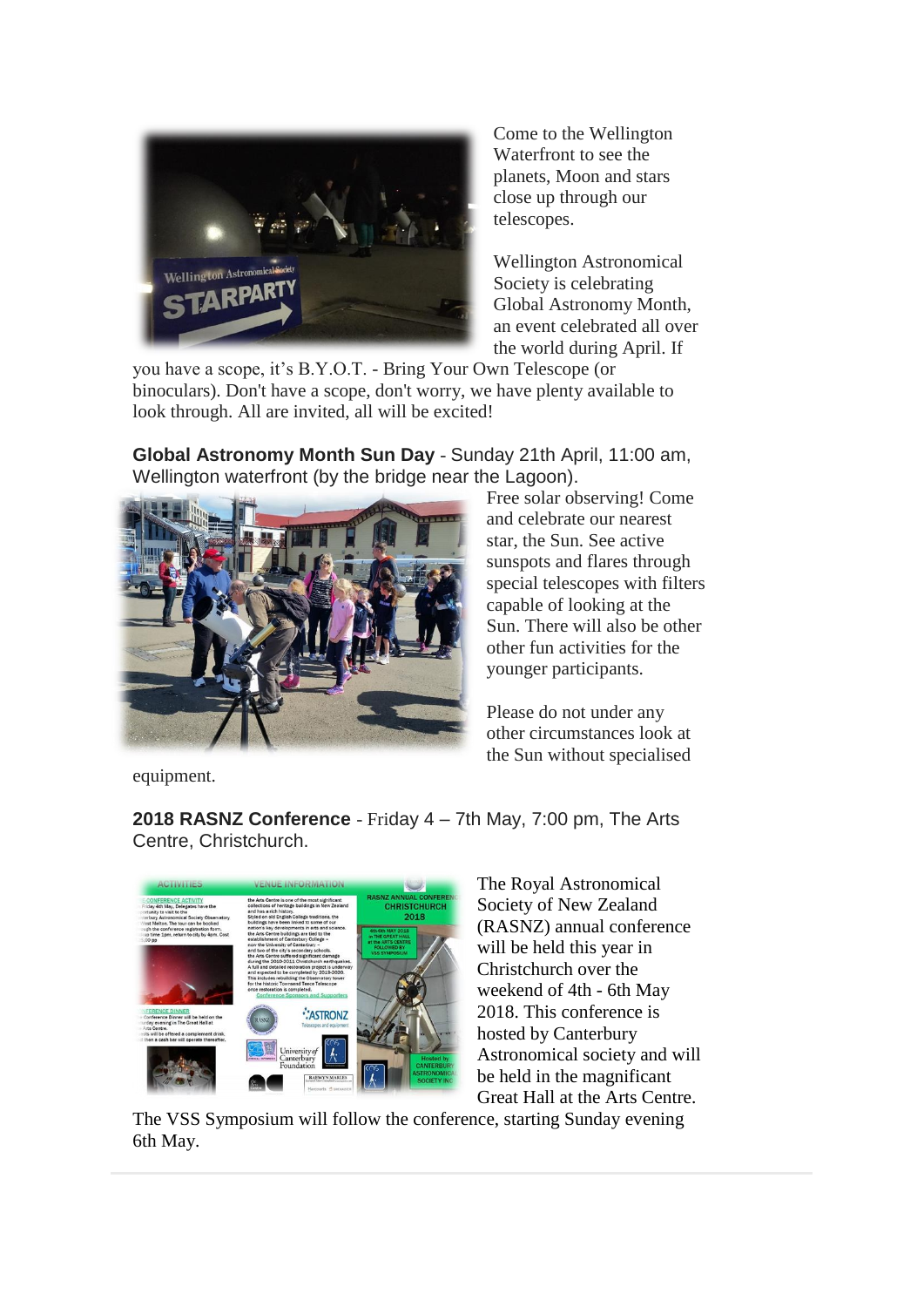The 2018 Conference guest speaker will be Dr Katie Mack from the North Carolina State University, and the Fellows' Lecture will be delivered by, Steve Butler.

#### **Dark Skies & the Science of Light** - Saturday 5th May, 6:00 pm, Caterton Information Centre.

We're proud to announce the Space & Science Festival and the Martinborough Dark Sky Society have teamed up for the first time to organise an evening of four short talks on "Dark Skies and the Science of Light" in the Wairarapa.



This year our four guest speakers are:

- Dr Brendan Darby (Victoria University of Wellington)
- Dr Guy Warman (Auckland University)
- Ellery McNaughton (Auckland University)
- Dr John Barentine (International Dark Sky Association)

The event will be held on May 5th at Carteron Events Centre, tickets are only available [online.](https://spacesciencefestival.org/index.php/carterton-evening-talks/) Our other events frequently sell out early, please grab tickets early to avoid disappointment. Only \$10 a ticket, all proceeds support the Space & Science Festival.

We would like to acknowledge the generous support of the US Embassy in New Zealand for helping fund travel for our international guest speaker (Dr John Barentine from the International Dark Sky Association) from Tuscon, Arizona.

## 4. **CHANGES TO THE NEWSLETTER**

At last year's November AGM, the members of the Society passed a resolution that the society:

- i) Cease to produce the monthly newsletter in the current format, and
- ii) Make use of online means to communicate to and between its members.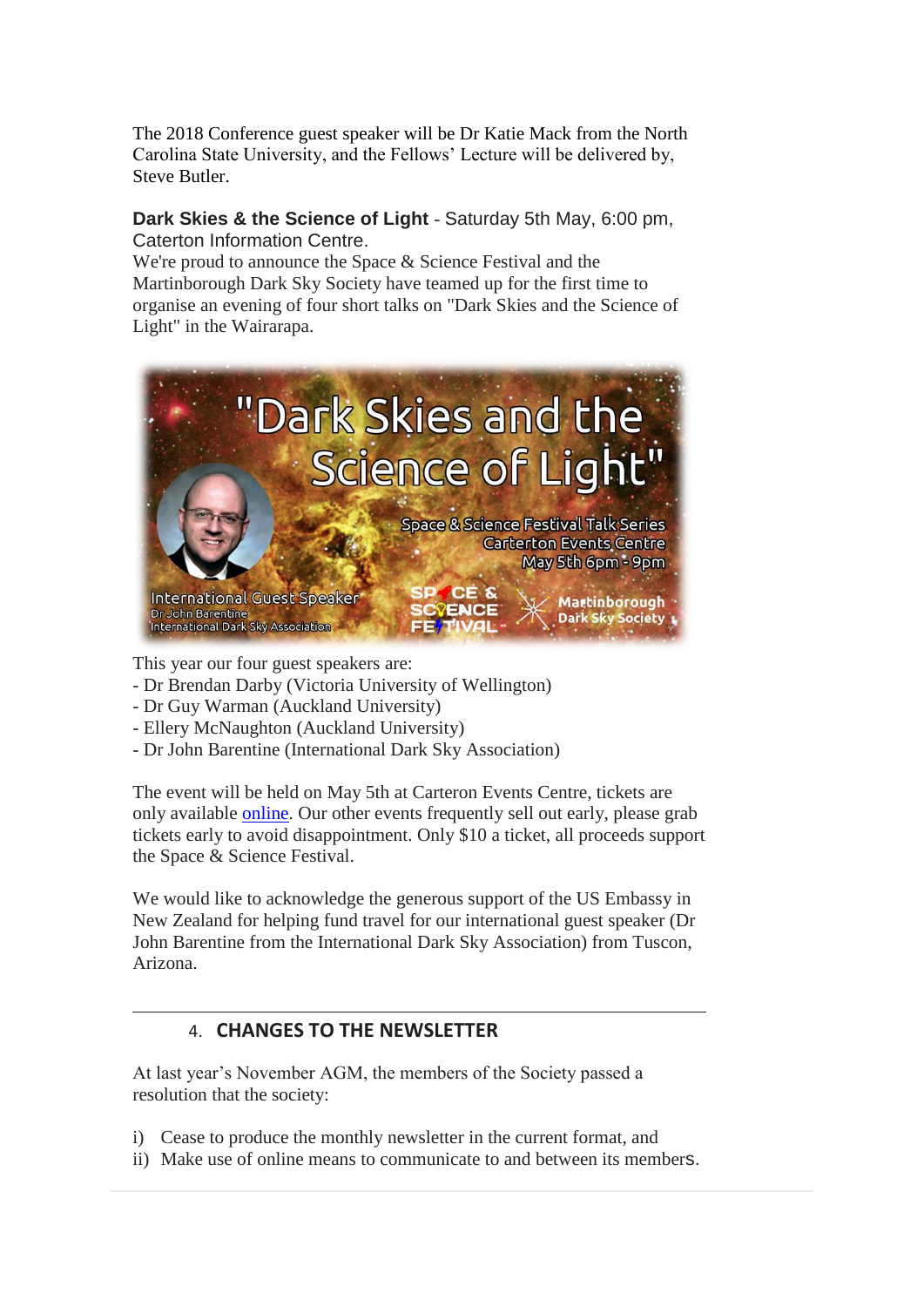The reason behind this change is that it takes a considerable amount of time to produce the newsletter, most of it spent for-matting the text into its present form. Further, the information can sometimes be outdated by the time the newsletter is emailed out to the members.

We will email sections of newsletter as soon as the information becomes available. So rather than receiving one newsletter a month, you will receive several regular emails instead, with articles of related to astronomy and notices of upcoming events. It means less need for formatting making the turnaround quicker with several people taking responsibility for the different sections.

If you have any feedback to offer, we would love to hear it. This is a work in progress so we will continue to make changes till we find the most suitable format for the newsletter.

# 5. **ASTRONOMY NEWS**

[Thousands Flock to Stephen Hawking's Funeral Including Theory of](http://people.com/human-interest/thousands-flock-to-stephen-hawkings-funeral-including-theory-of-everything-star-eddie-redmayne/)  [Everything Star Eddie Redmayne](http://people.com/human-interest/thousands-flock-to-stephen-hawkings-funeral-including-theory-of-everything-star-eddie-redmayne/)



Thousands of mourners lined the streets of Cambridge, England, on Saturday for the funeral of Stephen Hawking.

The world-renowned physicist, who had motor neurone disease, died on March 14 at the age of 76. His funeral was held at Great St. Mary's Church steps from Gonville and Caius College in the University of Cambridge, where he spent 52 years as a research fellow and lecturer.

[Astronomers Have Discovered A Galaxy With No Dark Matter And It's A](http://www.iflscience.com/space/astronomers-have-discovered-a-galaxy-with-no-dark-matter-and-its-a-huge-deal/all/)  [Huge Deal](http://www.iflscience.com/space/astronomers-have-discovered-a-galaxy-with-no-dark-matter-and-its-a-huge-deal/all/)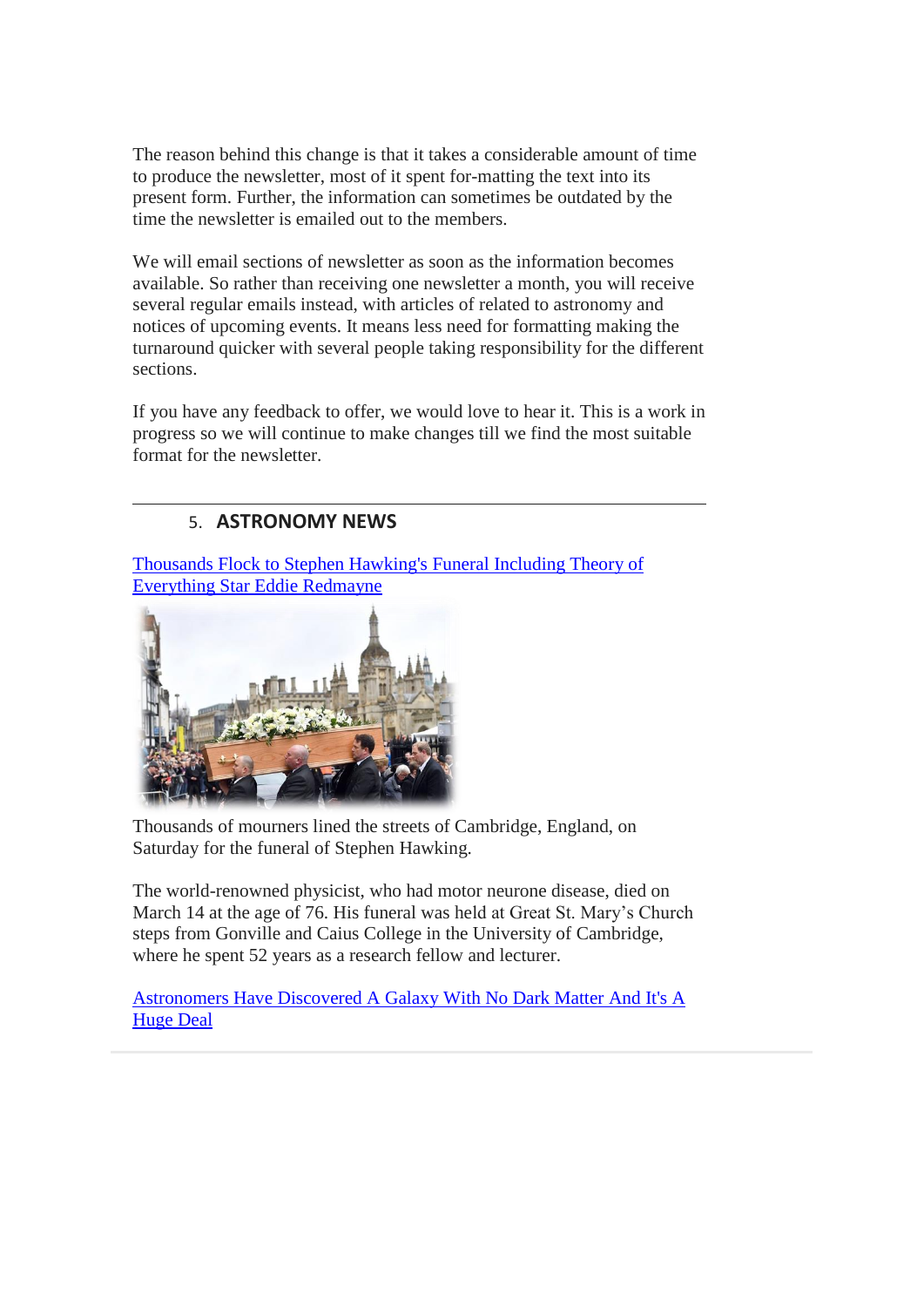

For the first time ever, an international team of astronomers has discovered a galaxy lacking dark matter, the hypothetical and mysterious substance that's expected to outweigh regular matter – which makes us and everything we can see in the universe – five to one.

The discovery, published in Nature, is monumental. Dark matter is currently the best explanation for how galaxies are distributed in the universe and how they behave. Finding a galaxy with no dark matter challenges this assumption. We thought that all galaxies formed inside dark matter blobs, or halos, but it seems there is at least one exception to the rule.

[In 1.3 Million Years, Our Solar System will](http://www.thescicademy.com/2018/03/in-13-million-years-our-solar-system.html) contain Two Stars



The Sun is used to having plenty of personal space, given that its nearest stellar neighbor, the Alpha Centauri system, is located about four light years away. While that's not very distant in cosmic terms, it's wide enough for our solar system to not be influenced by these alien stars.

But in about 1.3 million years, a star named Gliese 710, which is about 60 percent as massive as the Sun, is projected to interrupt the Sun's hermitude by crashing right on through the far-flung reaches of the solar system.

## 6. **NIGHT SKY FOR APRIL 2018**

The [Night Sky for April 2018](https://drive.google.com/open?id=1Mw8L4H2g25nC8zGKXJud7AOho6l4c_ij) courtesy of the University of Canterbury

## 7. **CONTACTS**

The following members were elected to Council at the Nov 2017 AGM

President: Antony Gomez [\(president@was.org.nz\)](mailto:president@was.org.nz) - 021 253 4979 Vice President: Duncan Hall [\(vice-president@was.org.nz\)](mailto:vice-president@was.org.nz) Secretary: Becky Bateman [\(secretary@was.org.nz\)](mailto:secretary@was.org.nz)